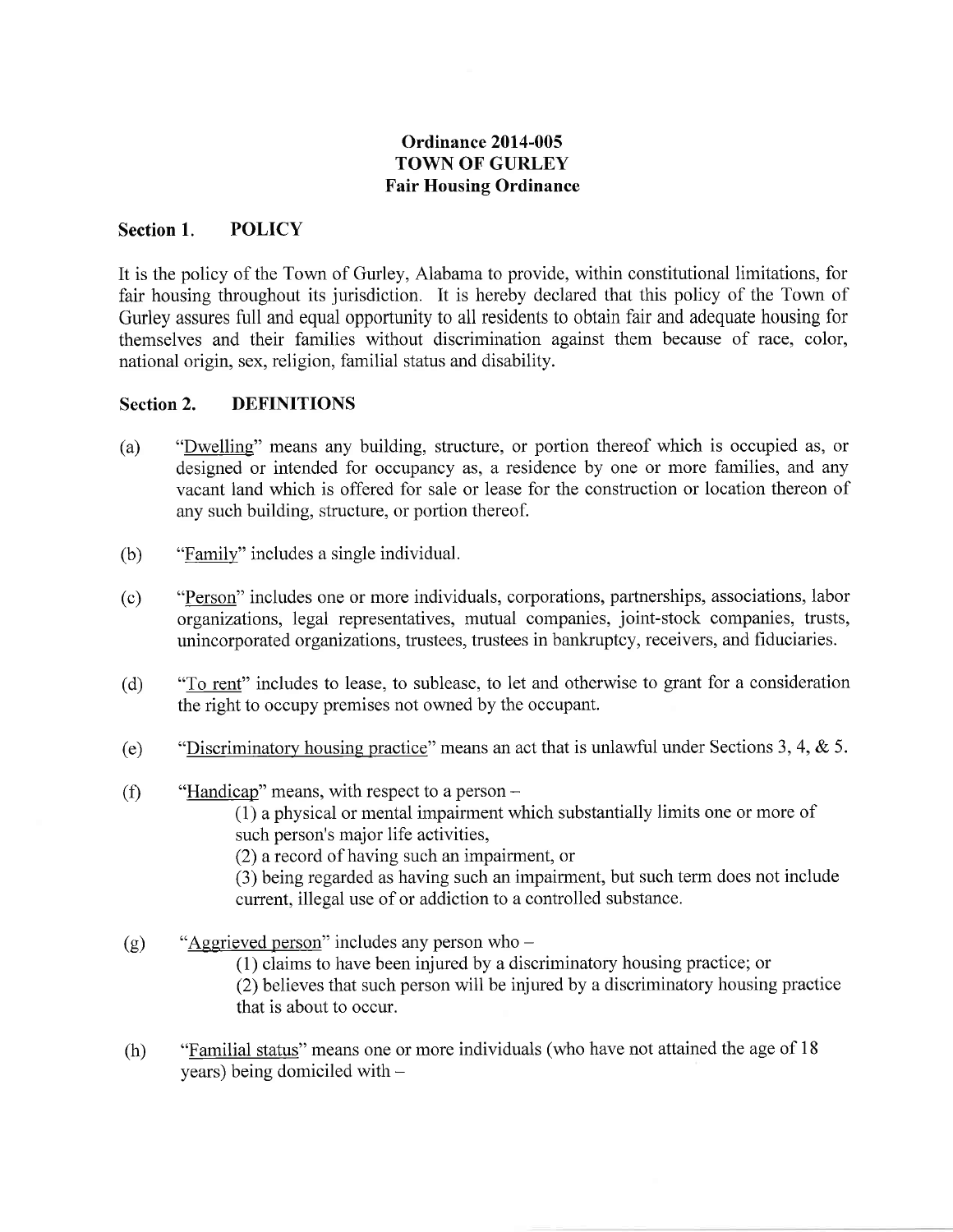(1) a parent or another person having legal custody of such individual or individuals: or

(2) the designee of such parent or other person having such custody, with the written permission of such parent or other person.

The protections afforded against discrimination on the basis of familial status shall apply to any person who is pregnant or is in the process of securing legal custody of any individual who has not attained the age of 18 years.

#### Section 3. UNLAWFUL PRACTICES

It shall be unlawful for any owner, lessee, sub-lessee, assignee, managing agent, or other person, firm or corporation having the right to sell, rent, lease or sublease any housing accommodation, or any agent of these—

- (a) To refuse to sell or rent after the making of a bona fide offer, or to refuse to negotiate for the sale or rental of, or otherwise make unavailable or deny, a dwelling to any person because of tace, color, national origin, religion, sex, familial status, or handicap;
- (b) To discriminate against any person in the price, terms, conditions, or privileges of sale, rental or lease of a dwelling, or in the provision of services or facilities in connection therewith, because of race, color, national origin, religion, sex, familial status, or handicap;
- (c) To make, print or publish, or cause to be made, printed or published any notice, statement, or advertisement, with respect to the sale or rental of a dwelling that indicates any preference, limitation, or discrimination based on race, color, religion, sex, handicap, familial status, or national origin, or an intention to make any such preference, limitation, or discrimination;
- (d) To represent to any person because of race, color, religion, sex, handicap, familial status, or national origin that any dwelling is not available for inspection, sale, or rental when such dwelling is in fact so available;
- (e) For profrt, to induce or attempt to induce any person to sell or rent any dwelling by representations regarding the entry or prospective entry into the neighborhood of a person or persons of a particular race, color, religion, sex, handicap, familial status, or national origin;
- (f) To discriminate in the sale or rental, or to otherwise make unavailable or deny, a dwelling to any buyer or renter because of a handicap of--
	- (A) that buyer or renter,
	- (B) a person residing in or intending to reside in that dwelling after it is so sold, rented, or made available; or
	- (C) any person associated with that buyer or renter;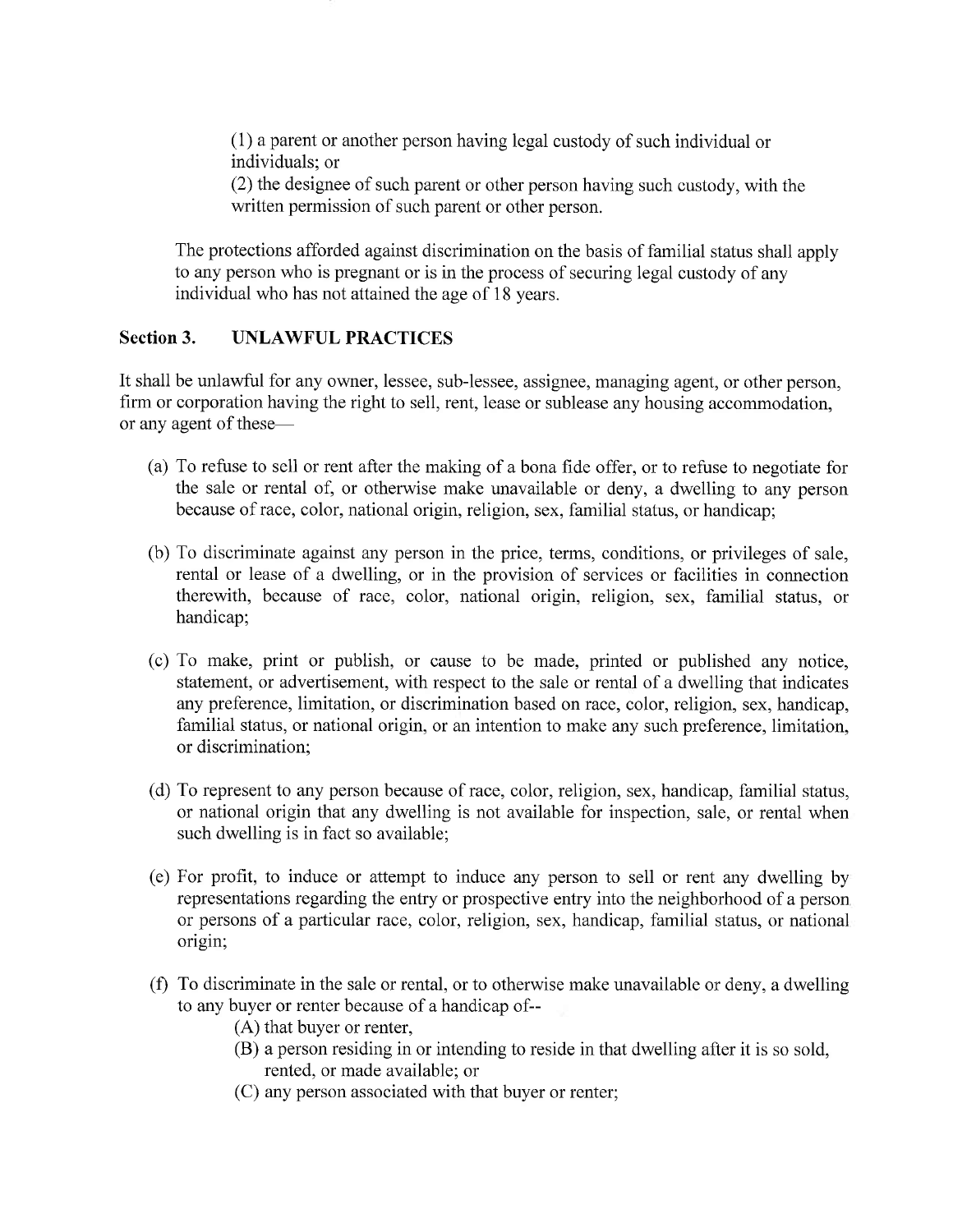- (g) To refuse to any renter because of a handicap to make reasonable modifications to the dwelling or common use areas, if necessary for the disabled person to use the housing. (Where reasonable, the owner may permit changes only if the renter/lessee agrees to restore the property to its original condition upon termination of rental agreement.)
- (h) To refuse to any renter because of a handicap to make reasonable accommodations in tules, policies, practices or services ifnecessary for the disabled person to use the housing.
- (i) To deliberately and knowingly refuse examination of any listing of residential real estate to any person because of race, color, national origin, sex, religion, familial status or disability.

### Section 4. EXEMPTIONS

The prohibitions against discrimination in the sale or rental of housing set forth in Section 3 shall apply to all dwellings except the following:

- (a) Restricting rental or sale of a housing accommodation to a person of a certain age group when such housing accommodation is authorized, approved, financed, or subsidized in whole or in part for the benefit of that age group by a unit of state, local, or federal government;
- (b) A religious organization, association, or society, or any nonprofit institution or organization operated, supervised or controlled by or in conjunction with a religious organization, association or society, from limiting the sale, rental or occupancy of a dwelling which it owns or operates for other than a commercial purpose to persons of the same religion, or from giving preference to such persons of the same religion, unless membership in such religion is restricted on account of race, color or national origin.
- (c) Nor shall anything in this ordinance prohibit a private club not in fact open to the public, which as an incident to its primary purpose or purposes provides lodgings which it owns or operates for other than a commercial purpose, from limiting the rental or occupancy of such lodgings to its members or from giving preference to its members.
- (d) Any single-family house sold or rented by an owner: Provided, that such private individual owner does not own more than three such single-family houses at any one time; Provided further, that in the case of the sale of any such single-family house by a private individual owner not residing in such house at the time of such sale or who was not the most recent resident of such house prior to such sale, the exemption granted by this subsection shall apply only with respect to one such sale within any twenty-four month period; Provided further, that such bona fide private individual owner does not own any interest in, nor is there owned or reserved on his behalf, under any express or voluntary agreement, title to or any right to all or a portion of the proceeds from the sale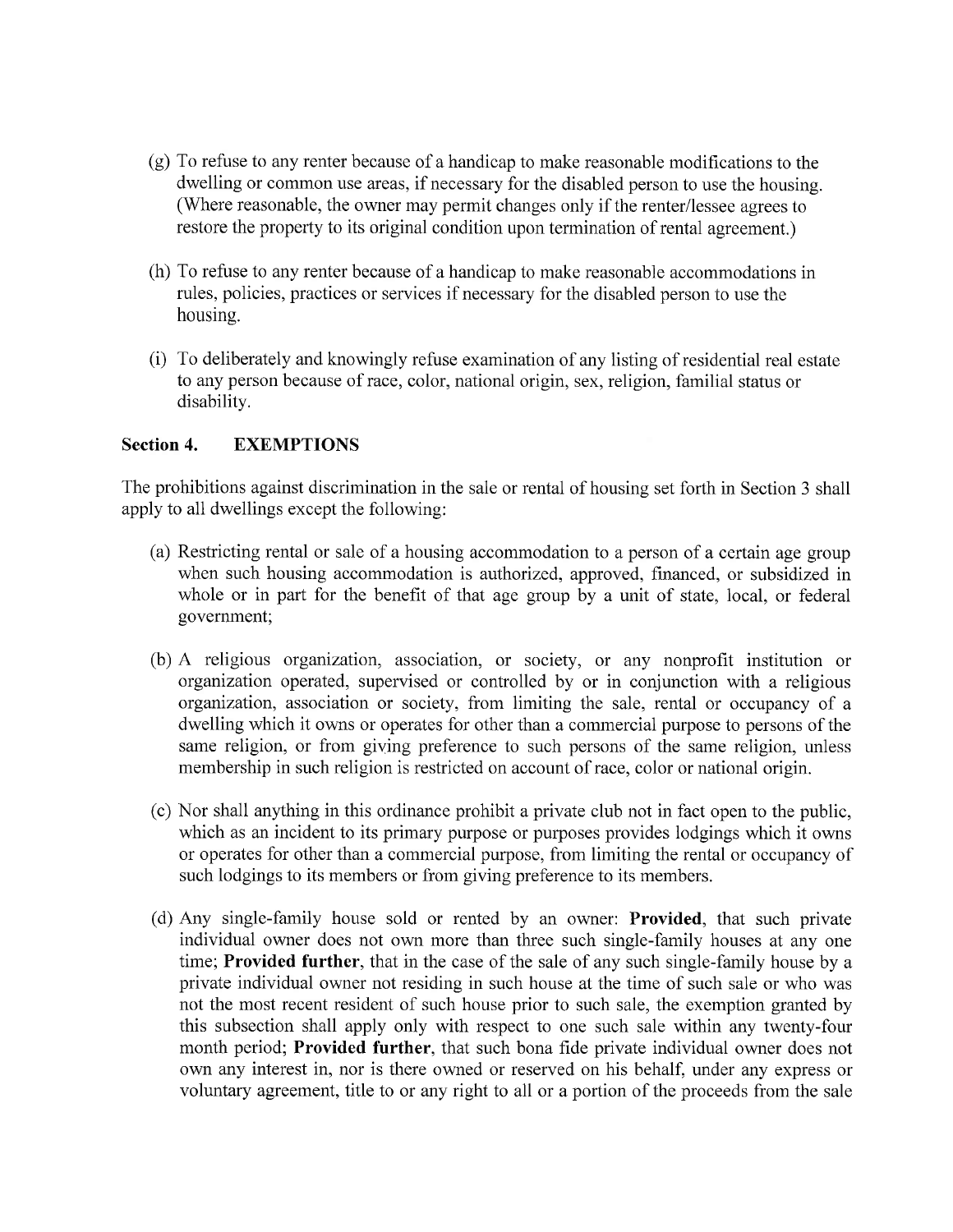or rental of, more than three such single-family houses at any one time; Provided further, that the sale or rental of any such single-family house shall be excepted from the application of this title only if such house is sold or rented:

- Without the use in any manner of the sales or rental facilities or the sales or rental services of any real estate broker, agent, or salesman, or of such facilities or services of any person in the business of selling or renting dwellings, or of any employee or agent of any such broker, agent, salesman, or person and
- Without the publication, posting or mailing, after notice of any advertisement or b.written notice in violation of Section 3 (c) of this ordinance, but nothing in this provision shall prohibit the use of attorneys, escrow agents, abstractors, title companies, and other such professional assistance as necessary to perfect or transfer title
- (e) Rooms or units in dwellings containing living quafiers occupied or intended to be occupied by no more than four families living independently of each other, if the owner actually maintains and occupies one of such living quarters as his residence.

# Section 5. DISCRIMINATION IN SEXUAL ORIENTATION, GENDER IDENTITY AND MARITAL STATUS

It shall be unlawful to discriminate in housing on the basis of sexual orientation, gender identity and/or marital status and precludes owners and operators of HUD-assisted housing from inquiring about the sexual orientation or gender identity of an applicant or occupant of a dwelling, whether renter-or owner-occupied.

This does not prohibit any individual from voluntarily self-identifying his or her own sexual orientation or gender identity nor does it prohibit otherwise lawful inquiries of an applicant or occupant's sex for the limited purpose of determining placement or meeting occupancy requirements in temporary or shared housing.

The Alabama Fair Housing Commission and HUD may pursue an enforcement action upon violations of the Fair Housing Act, such as discrimination based on nonconformity with gender stereotypes or discrimination based on perceived disability.

## Section 6. UNFAIR HOUSING/LENDING PRACTICES

It shall be unlawful for any bank, building and loan association, insurance oompany or other corporation, association, ftrm or enterprise whose business consists in whole or in part in the making of commercial real estate loans, to:

(a) Deny a loan or other financial assistance to a person applying for the purpose of purchasing, constructing, improving, repairing, or maintaining a dwelling on account of race, color, national origin, sex, religion, familial status and disability; or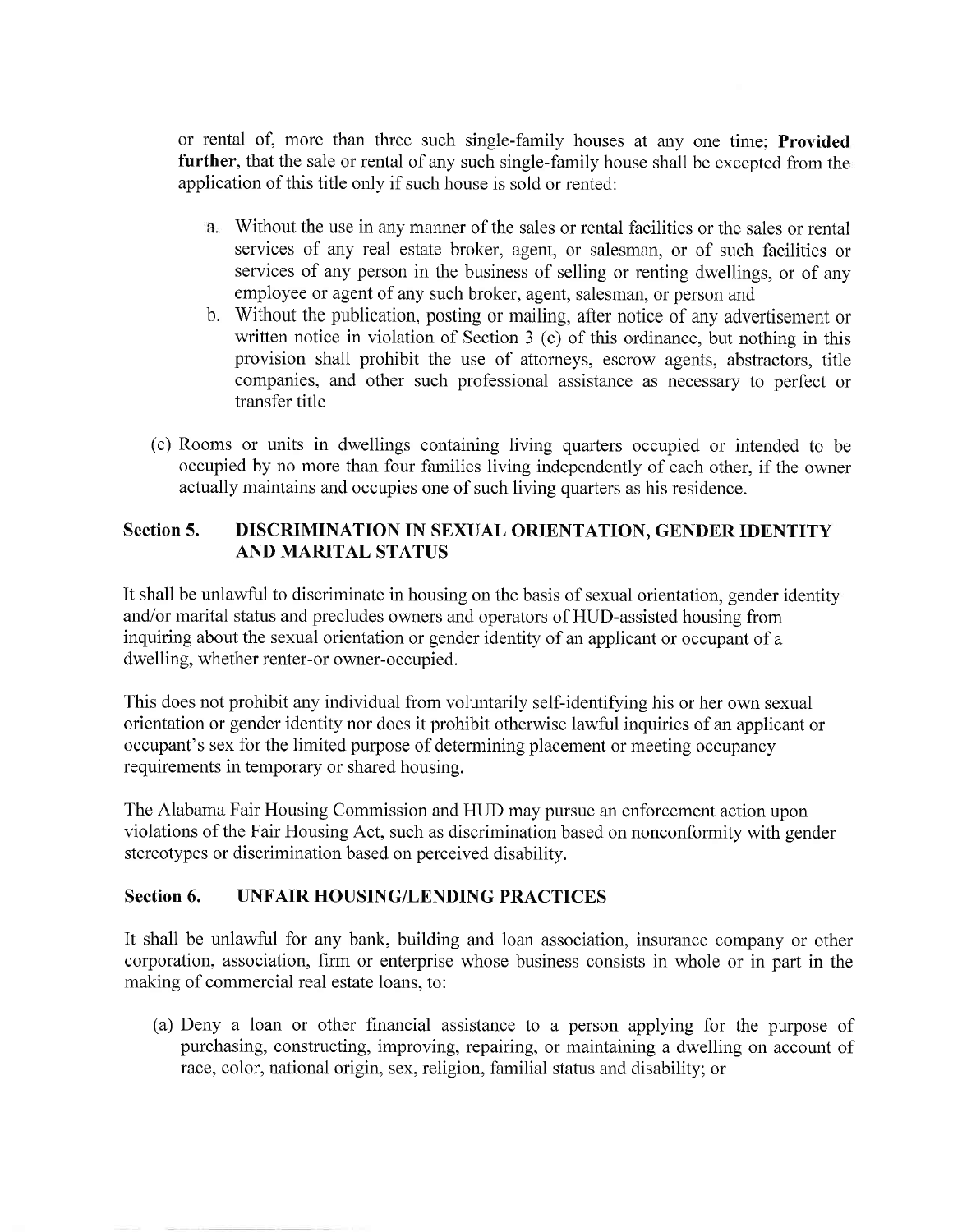(b) Discriminate in the fixing of the amount, interest rate, duration, or other terms or conditions of such loan or other financial assistance to the present or prospective owners, lessees, tenants or occupants of the dwelling or dwellings in relation to such loan or other financial assistance to be made or provided because of race, color, national origin, sex, religion, familial status or disability.

### Section 7. DISCRIMINATION IN THE PROVISION OF BROKERAGE SERVICES

It shall be unlawful to deny any person access to or membership or participation in any multiplelisting service, real estate brokers organization or other service, organization, or facility relating to the business of selling or renting dwellings, or to discriminate against him in the terms or conditions of such access, membership, or parlicipation, on account of race, color, religion, sex, handicap, familial status, or national origin.

#### Section 8. ADMINISTRATION

- (a) The authority and responsibility for administering this Act shall be in the Town Administrator of the Town of Gurlev. Alabama.
- (b) The Town Administrator may delegate any of these functions, duties, and powers to employees of the City or to boards of such employees, including functions, duties, and powers with respect to investigating, conciliating, hearing, determining, ordering, certifying, reporting or otherwise acting as to any work, business, or matter under this ordinance. The Town Administrator shall by rule prescribe such rights of appeal from the decisions of his hearing examiners to other hearing examiners or to other officers in the Town, to boards of officers or to himself, as shall be appropriate and in accordance with law.
- (c) All executive departments and agencies shall administer their programs and activities relating to housing and urban development in a manner affirmatively to further the putposes of this ordinance and shall cooperate with the Town Administrator to further such purposes.

#### Section 9. EDUCATION AND CONCILIATION

Immediately after the enactment of this ordinance, the Town Administrator shall commence such educational and conciliatory activities as will further the purposes of this ordinance. He shall call conferences of persons in the housing industry and other interested parties to acquaint them with the provisions of this ordinance and his suggested means of implementing it, and shall endeavor with their advice to work out programs of voluntary compliance and of enforcement.

#### Section 10. COMPLAINT PROCEDURE

An "aggrieved person" who claims to have been injured by a discriminatory housing practice or who believes that he/she will be irrevocably injured by a discriminatory (a)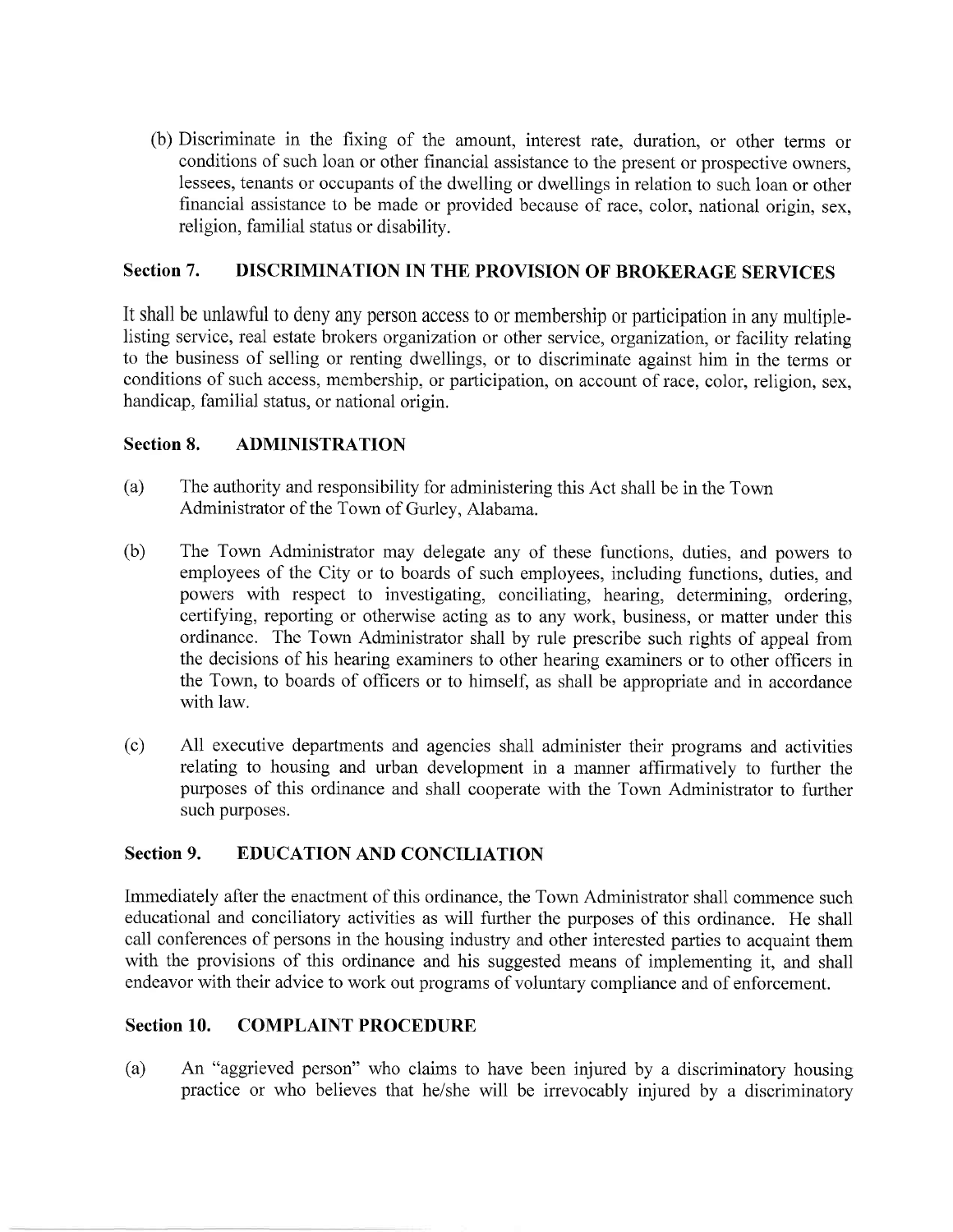housing practice that is about to occur may file a complaint with the Town Administrator. Complaints shall be in writing and shall contain such information and be in such form, as the Town Administrator requires. Upon receipt of such a complaint, the Town Administrator shall furnish a copy of the same to the person or persons who allegedly committed or was about to commit the alleged discriminatory housing practice. Within thitty days after receiving a complaint, or within thirty days after the expiration of any period of reference under subsection (c), the Town Administrator shall investigate the complaint and give notice in writing to the person aggrieved whether he intends to resolve it. If the Town Administrator decides to resolve the complaints, he shall proceed to try to eliminate or correct the alleged discriminatory housing practice by informal methods of conference, conciliation, and persuasion. Nothing said or done in the course of such informal endeavors may be made public or used as evidence in a subsequent proceeding under this ordinance without the written consent of the persons concerned. Any employee of the Town Administrator who shall make public any information in violation of this provision shall be deemed guilty of a misdemeanor and upon conviction thereof shall be fined not more than \$1,000 or imprisoned not more than one year.

- (b) A complaint under Sub-section (a) shall be filed within one year after the alleged discriminatory housing practice occurred. Complaints shall be in writing and shall state the facts upon which the allegations of a discriminatory housing practice are based. Complaints may be reasonably and fairly amended at any time. A respondent may file an answer to the complaint against him and with the leave of the Town Administrator, which shall be granted whenever it would be reasonable and fair to do so, may amend his answer at any time. Both complaints and answers shall be verified.
- If within thirty days after a complaint is filed with the Town Administrator, he/she has been unable to obtain voluntary compliance with this ordinance, the person aggrieved may, within thirty days thereafter, file a complaint with the Secretary of the Department of Housing and Urban Development. The Town Administrator will assist in filing. (c)
- If the Town Administrator has been unable to obtain voluntary compliance within thirty days of the complaint, the person aggrieved may, within thirty days hereafter commence a civil action in any appropriate court, against the respondent named in the complaint, to enforce the rights granted or protected by this ordinance, insofar as such rights relate to the subject of the complaint. If the court finds that a discriminatory housing practice has occurred or is about to occur, the court may enjoin the respondent from engaging in such practice or order such affirmative action as may be appropriate. (d)
- In proceedings brought pursuant to this section, the burden of proof shall be on the complainant.  $(e)$
- Whenever an action filed by an individual shall come to trial, the Town Administrator shall immediately terminate all efforts to obtain voluntary compliance.  $(f)$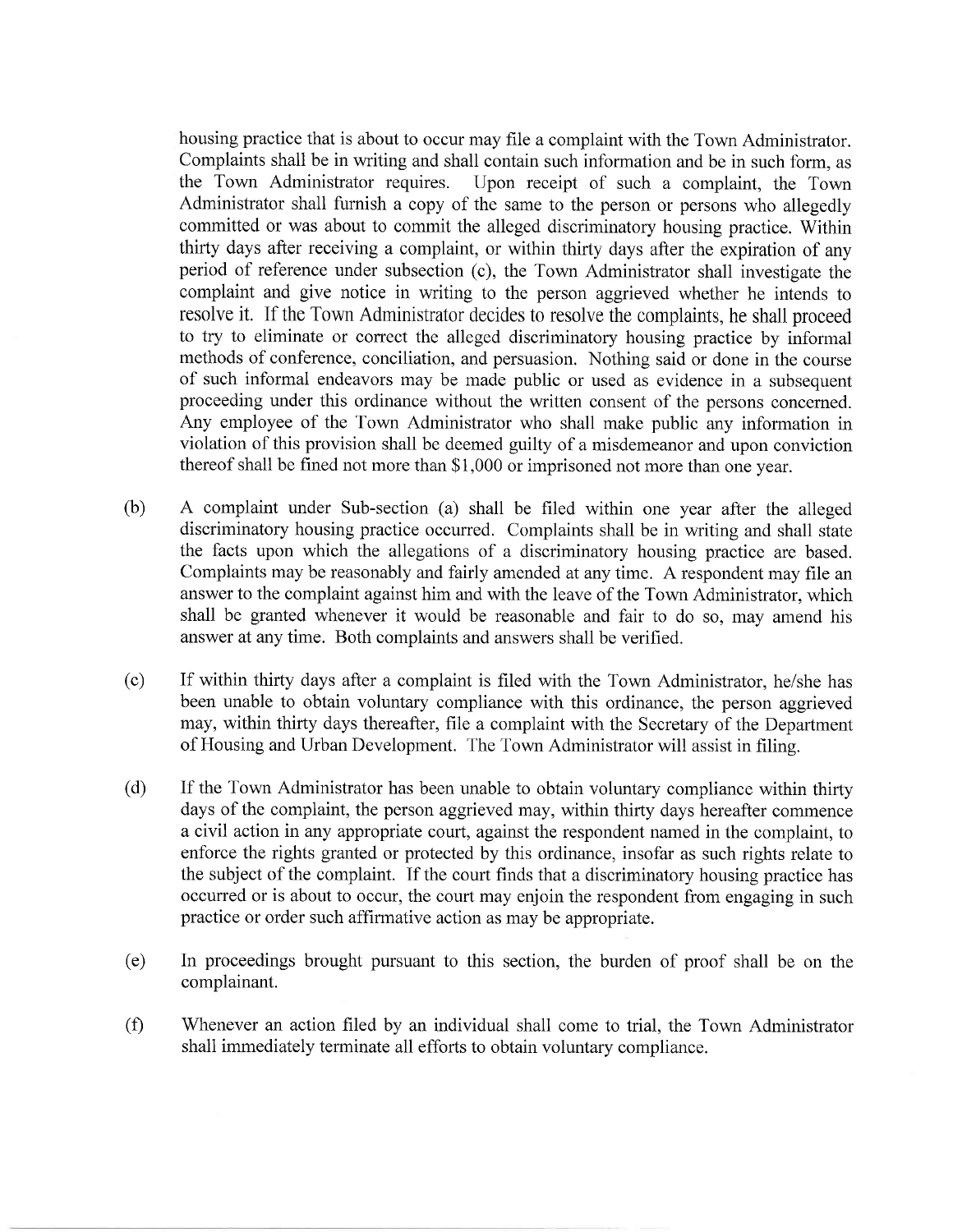#### Section 11. INVESTIGATIONS; SUBPOENAS; GIVING OF EVIDENCE

- (a) In conducting an investigation, the Town Administrator shall have access at all reasonable times to premises, records, documents, individuals, and other evidence or possible sources of evidence and may examine, record, and copy such materials and take and record the testimony or statements of such persons as are reasonably necessary for the furtherance of the investigation: Provided, however, that the Town Administrator first complies with the provisions of the Fourth Amendment relating to unreasonable searches and seizures. The Town Administrator may issue subpoenas to compel his access to or the production of such materials, or the appearance of such persons, and may issue interrogatories to a respondent, to the same extent and subject to the same limitations as would apply if the subpoenas or interrogatories were issued or served in aid of a civil action in the United States district court for the district in which the investigation is taking place. The Town Administrator may administer oaths.
- (b) Upon written application to the Town Administrator, a respondent shall be entitled to the issuance of a reasonable number of subpoenas by and in the name of the Town Administrator to the same extent and subject to the same limitations as subpoenas issued by the Town Administrator himself. Subpoenas issued at the request of a respondent shall show on their face the name and address of such respondent and shall state that they were issued at his request.
- Witnesses summoned by subpoena of the Town Administrator shall be entitled to the same witness and mileage fees as are witnesses in proceedings in United States district courts. Fees payable to a witness summoned by a subpoena issued at the request of a respondent shall be paid by him. (c)
- Within five days after service of a subpoena upon any person, such person may petition the Town Administrator to revoke or modify the subpoena. The Town Administrator shall grant the petition if he finds that the subpoena requires appearance or attendance at an unreasonable time or place, that it requires production of evidence which does not relate to any matter under investigation, that it does not describe with sufficient particularity the evidence to be produced, that compliance would be unduly onerous, or for other good reason. (d)
- In case of contumacy or refusal to obey a subpoena, the Town Administrator or person at whose request it was issued may petition for enforcement in the Municipal or State court for the district in which the person to whom the subpoena was addressed resides, was served, etc. (e)
- Any person who willfully fails or neglects to attend and testify or to answer any lawful inquiry or to produce records, documents, or other evidence, if in his power to do so, in obedience to the subpoena or lawful order of the Town Administrator shall be fined not more than \$1,000 or imprisoned not more than one year, or both. Any person who, with intent thereby to mislead the Town Administrator, shall make or cause to be made any  $(f)$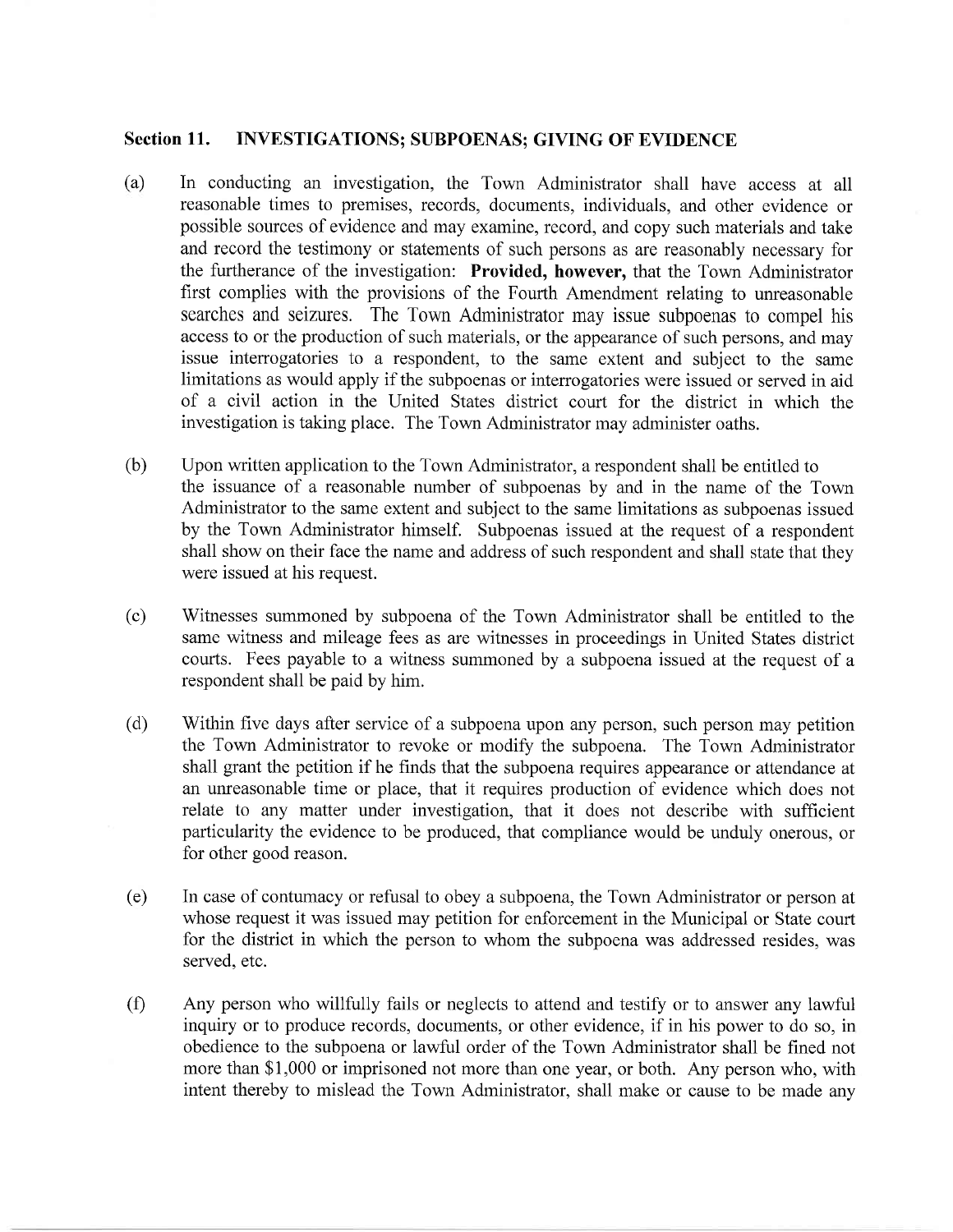false entry or statement of fact in any report, account, record, or other document submitted to the Town Administrator pursuant to his subpoena or other order, or shall willfully neglect or fail to make or cause to be made full, true, and correct entries in such reports, accounts, records, or other documents, or shall willfully mutilate, alter, or by any other means falsify any documentary evidence, shall be fined not more than \$1,000 or imprisoned not more than one year, or both.

(g) The Grantee's Attorney shall conduct all litigation in which the Town Administrator participates as a party 0r as amicus pursuant to this ordinance.

## Section 12. ENFORCEMENT BY PRIVATE PERSONS

- (a) The rights granted by Sections 3, 4, 5, 6 and 7 may be enforced by civil actions in State or local courts of general jurisdiction. A civil action shall be commenced within two years after the alleged discriminatory housing practice occurred: Provided, however, that the court shall continue such civil case brought pursuant to this Section or Section 10 (d) from time to time before bringing it to trial if the court believes that the conciliation efforts of the Town Administrator are likely to result in satisfactory settlement of the discriminatory housing practice complained of in the complaint made to the Town Administrator and which practice forms the basis for the action in court: And provided, however, that any sale, encumbrance, or rental consummated prior to the issuance of any court order issued under the authority of this ordinance, and involving a bona fide purchaser, encumbrancer, or tenant without actual notice of the existence of the filing of a complaint or civil action under the provisions of this ordinance shall not be affected.
- (b) The court may grant as relief, as it deems appropriate, any permanent or temporary injunction, temporary restraining order, or other order, and may award to the plaintiff actual damages and not more than \$1,000 in punitive damages, together with court costs and reasonable attorney fees in the case of a prevailing plaintiff: Provided, That the said plaintiff in the opinion of the court is not financially able to assume said attorney's fees.

#### Section 13. SEVERABILITY OF PROVISIONS

If any provision, section, or paragraph of this ordinance is for any reason held invalid or unconstitutional, the remainder of the ordinance and the application of the provision to other persons not similarly situated or to other circumstances shall not be affected thereby.

#### Section 14. VIOLATION OF ORDINANCE

It shall be unlawful practice for any person(s) to:

(a) Retaliate or discriminate against a person because the person has opposed a violation or because the person has made a charge, filed a complaint, testified, assisted, or participated in an investigation, proceeding, or hearing under this ordinance;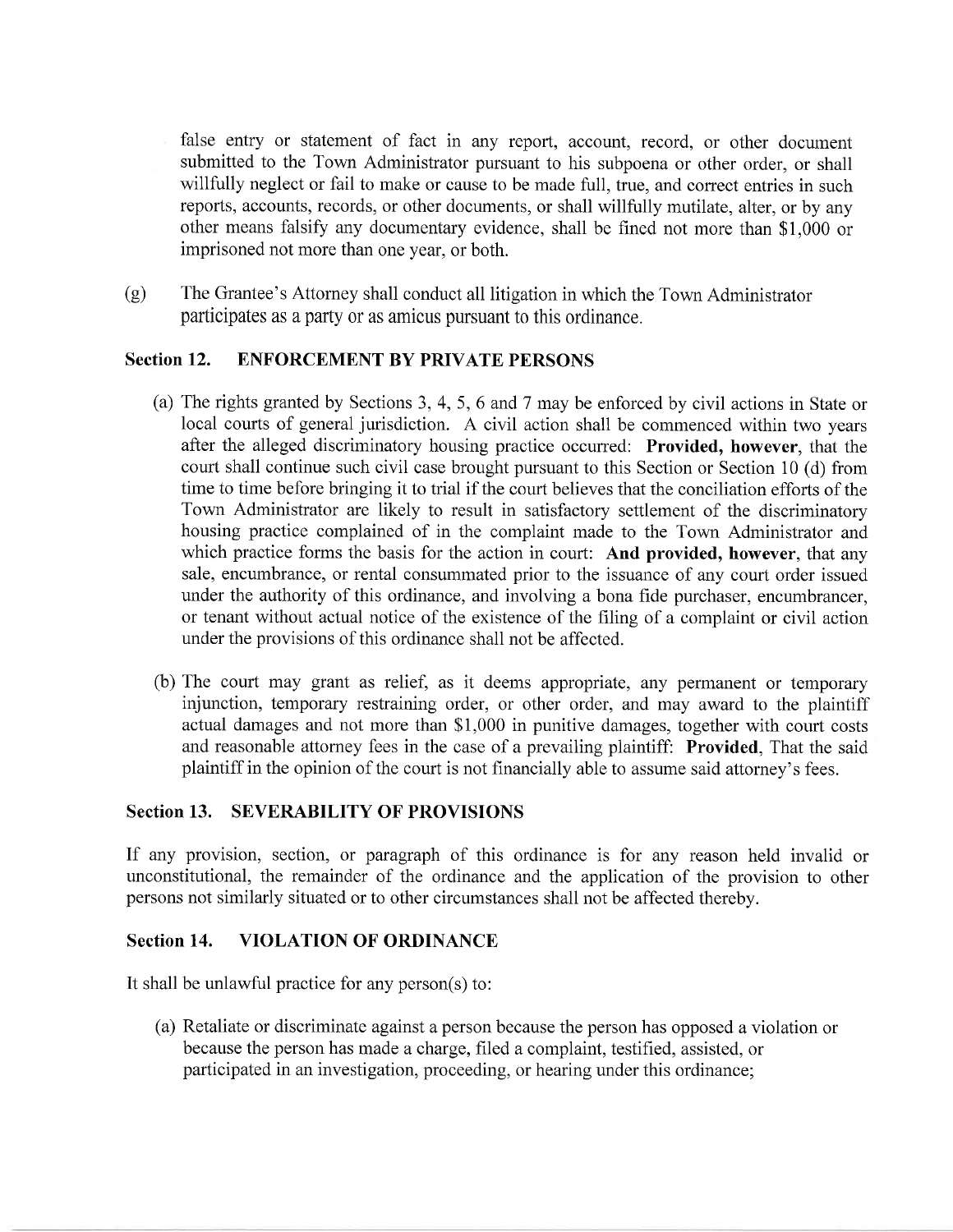- (b) Attempt, directly or indirectly, to commit an act prohibited by this ordinance;
- (c) Willfully interfere, obstruct, or prevent a person from complying with an order issued or rule promulgated under this ordinance; or
- (d) Discharge, threaten, coerce, intimidate, or take any other adverse action against an employee, broker, agent, or other person because he or she refused to take part in a discriminatory housing practice or because he or she has aided or encouraged any other person in the exercise or enjoyment of any right granted under the provisions of this ordinance; or
- (e) To resist, prevent, impede, or interfere with the enforcing agent(s) in the lawful performance of duty under this ordinance.

#### Section 15. PENALTY IN UNFAIR HOUSING

Whoever, whether or not acting under color of law, by force or threat of force willfully injures, intimidates or interferes with, or attempts to injure, intimidate or interfere with--

- (a) Any person because of his race, color, religion, sex, handicap, familial status, or national origin and because he is or has been selling, purchasing, renting, financing, occupying, or contracting or negotiating for the sale, purchase, rental, financing or occupation of any dwelling, or applying for or participating in any service, organization, or facility relating to the business of selling or renting dwellings; or
- (b) Any person because he is or has been, or in order to intimidate such person or any other person or any class of persons from:
	- o Participating, without discrimination on account of race, color, religion, sex, handicap, familial status, or national origin, in any of the activities, services, organizations or facilities described in section (a) above; or
	- o Affording another person or class of persons opportunity or protection so to participate; or
- (c) Any cilizen because he is or has been, or in order to discourage such citizen or any other citizen from lawfully aiding or encouraging other persons to participate, without discrimination on account of race, color, religion, sex, handicap, familial status, or national origin, in any of the activities, services, organizations or facilities described in subsection (a) above, or participating lawfully in speech or peaceful assembly opposing any denial of the opportunity to so participate--

Shall be fined/prosecuted to the applicable extent allowed by State of Alabama statute and/or federal law.